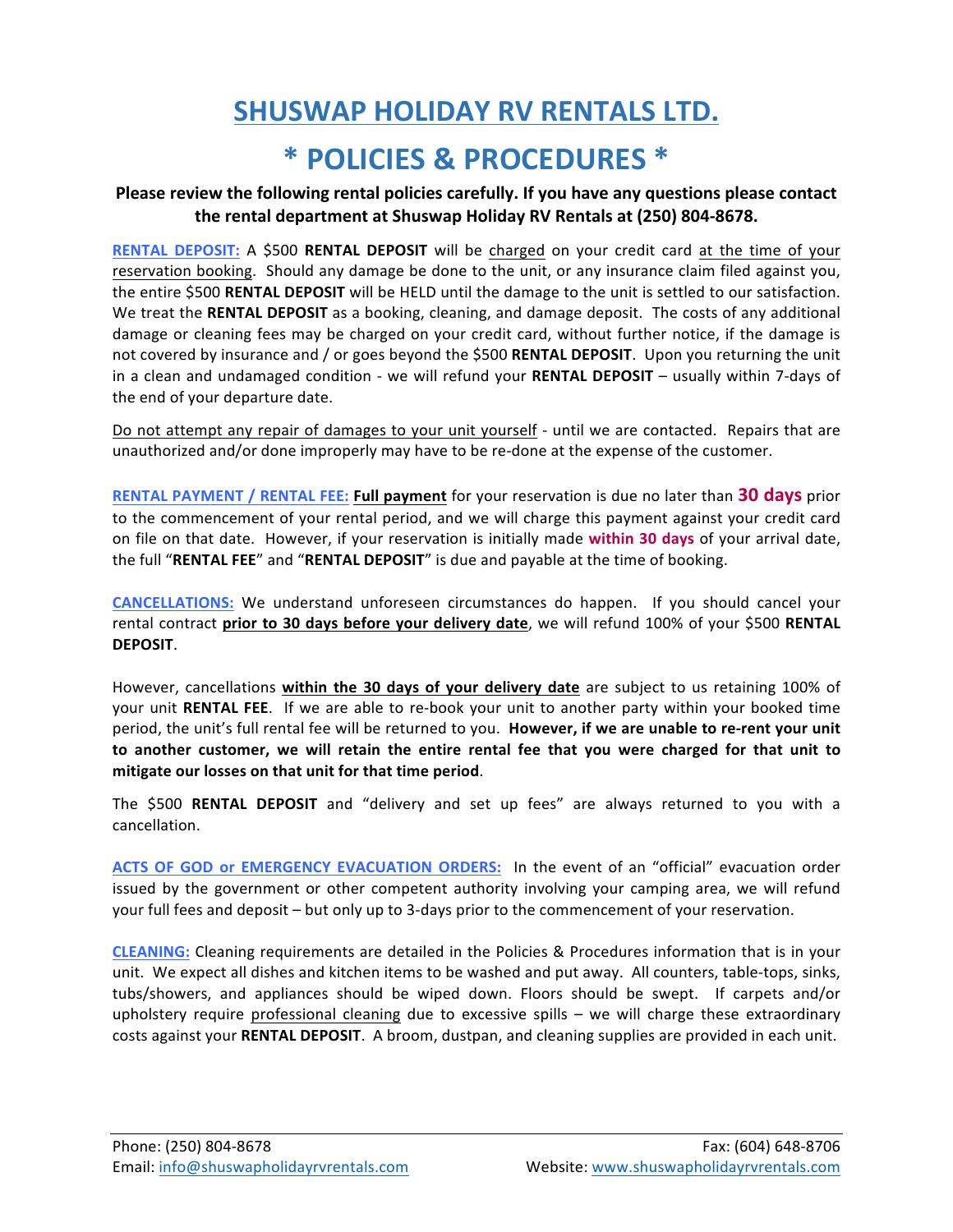**NO PETS OR SMOKING ALLOWED IN THE UNIT**. A \$250 fee will automatically be assessed and charged against your **RENTAL DEPOSIT** should there be any evidence of smoking and / or a pet inside the unit.

**CHECK IN / CHECK OUT TIMES:** 

- Check in time is between 3:00pm and 5:00pm on your arrival date. Shuswap Holiday RV Rentals Ltd. does its best to have your unit in place before 5:00pm; however, due to unforeseen circumstances (road construction, storms, traffic accidents, etc) your unit may arrive late. Should this happen we will attempt to contact you and keep you advised of the time of delivery. Sorry, there are NO REFUNDS for late deliveries.
- Check out time is promptly at 10:00am there are no exceptions to this as our drivers are unable to wait for the unit to be vacated. Customers are subject to a \$50  $/$  hour surcharge for any additional time spent in the unit after 10:00am - **unless prior arrangements** with Shuswap Holiday RV Rentals Ltd. have been made. Please note that we try to accommodate late departures but due to multiple tight turnaround times, we may be unable to satisfy all requests.

**INSURANCE:** Insurance for the unit itself is included in the price of your stationary rental. A \$1,500 deductible is the responsibility of the customer should a claim be made. Please consult our Policies and Procedures information in your unit for instructions on proper operation of equipment in the unit to avoid unnecessary damage. Please note - YOUR contents brought into the trailer unit are YOUR **RESPONSIBILITY** – those personal contents that belonging to you ARE NOT COVERED by our insurance policy. Please take appropriate action to protect & insure your personal property while camping.

**TRAILER PACKAGE CONTENTS:** We have supplied a complete listing of the items contained inside your unit. You will find this laminated list inside your unit. For each missing item from this list upon return of your unit - there will be a \$10 fee per item. These fees will be retained from your RENTAL DEPOSIT. You will be contacted if there are any discrepancies. Should you notice any missing items from your unit when arriving please contact Shuswap Holiday RV Rentals Ltd. immediately.

**AWNING:** Damage to awnings are the responsibility of the renter. They are fragile, and susceptible to damage by wind, heavy rain and falling objects, including tree branches. They will be inspected before and after each rental. When in use - open with a slope to one side so rain-water can drain off. Retract the awning when it is windy, rainy, or stormy. Make sure the awning is high enough so the exit door does not hit the awning, tearing it, or the door itself gets damaged against the awning. Do not hang or allow children to hang or swing on the support arms. Any damage will be charged to the renter – which can exceed \$1,500! Please No SMOKING, No BBQ'ing, and No FIRE PITS under the awning.

- $\cdot \cdot$  **NEVER** leave the awning open if it is windy.
- **<b>NEVER** leave the awning open in severe rain or thunderstorms.
- **\*** ALWAYS retract the awning at night.
- **<b>WE RECOMMEND** that you retract the awning if you will be away from your unit for an extended length of time  $-$  be cautious!
- $\cdot \cdot$  Please call if you need assistance with your awning system.
- $\clubsuit$  If your unit comes with a manual awning you will find the crankrod in a compartment on the unit.

## **The Universelant Information!**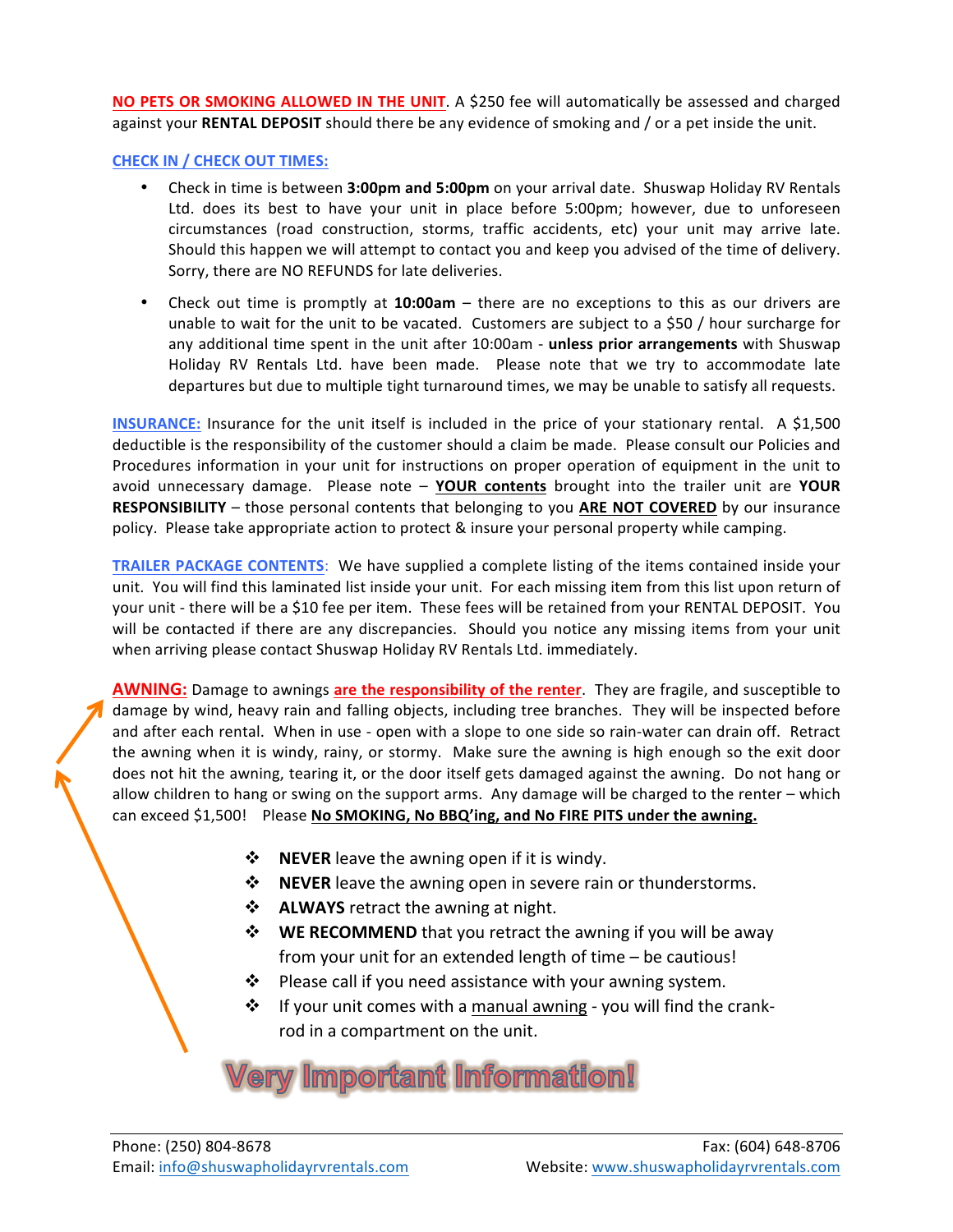**ADDITIONAL FEES:** Travel delivery fees are applicable to all stationary rentals. These fees are relative to the location of the campground or site. Most fees can be found on our "Campground" page on our website. If the site is not listed, or is a private site, please call and we will let you know the travel delivery fees to that location. Travel delivery fees include delivery, setup, pick-up, and sanitary tank dump fees.

Additional fees will apply to site moves (from site-to-site within a campground). Site moves will only be done if our staff has the time available. Customers are not permitted to move rental units themselves. Should a customer move the rental unit a \$250 fee will be charged - plus the customer will be responsible for any damage that may have resulted from the move.

**SERVICE CALLS:** If you find it necessary to call us out to your campsite for possible repairs or other troubles (a) if we find a DEFECT in your unit, we will attempt to perform the repairs or replace your unit at that time **if possible**, or (b) for all other call-outs, our service fees start at \$50 per call, and go up from there. 

**DRY CAMPING** (camping without any water, sewer, and electrical hook-ups for the unit): It is important that customers understand the limitations of dry camping. All rental units have restrictions when being used without power, sewer, or water hook-ups. These limitations include - but are not limited to batteries losing charge which could result in appliances and/or lights not working; holding tanks filling up and causing back-ups in toilets and/or sinks and/or showers and/or tubs; and/or fresh water runningout. **There will be an additional charge of \$250 for our staff to clean up any overflowing sewage**. Shuswap Holiday RV Rentals Ltd. recommends dry camping for a maximum of three (3) nights. For stays longer than three (3) nights Shuswap Holiday RV Rentals Ltd. will not be responsible for any of the limitations noted above. Shuswap Holiday RV Rentals Ltd. does offer additional products to help with these restrictions and are available, for additional fees, upon request. Please ask!

Please contact our office at (250) 804-8678 for more information.

**I** have read & understand the limitations and restrictions of dry camping \_\_\_\_\_\_\_\_\_\_\_\_(initial here)

**SPECIAL NOTES:** Rental Periods must be for a minimum of: three (3) nights in our HIGH SEASON. **minimum of: Two (2) nights in our LOW SEASON.** 

**SORRY, All units are non-smoking and no pets.** There will be no smoking or pets allowed in any of the units. This is to ensure the comfort of our other guests who may have allergies.

Please ensure that you carefully review the Policies and Procedures information that is supplied with your unit. It includes vital information to the safe operation of your unit.

There is no refund for early departure.

All units are equipped with a fridge, stove, oven, microwave, shower, and/or bath. Most units have air conditioning - but **not all** of them. Rental units will be either  $5<sup>th</sup>$  wheel or draw-behind-type travel trailers. Unit styles or types may change without notice due to unforeseen mechanical or other issues.

Air conditioning units are designed to be used on 30 and 50-amp service sites only. Air conditioning units may work intermittently at sites with less power available, depending on other electrical devices being used in the unit. Shuswap Holiday RV Rentals Ltd. will not be responsible for air conditioning units. not working at sites with less than 30-amp service.

**I** have read & understand the limitations and restrictions of air conditioning \_\_\_\_\_\_\_\_\_\_\_\_ (initial here)